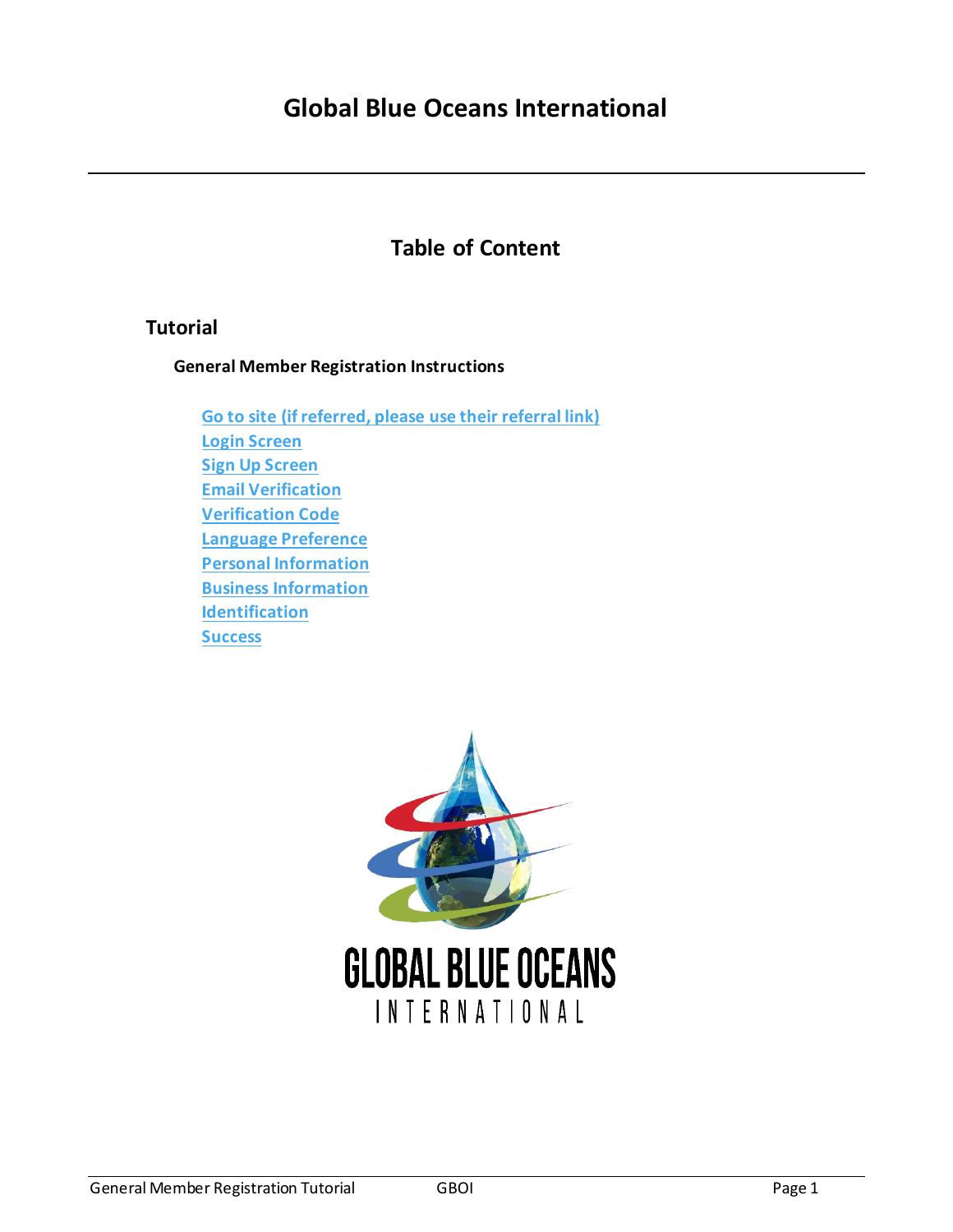## <span id="page-1-0"></span>**1.** Go to: **<https://globalblueoceans.com/>**and the screen shown below will appear.



Scroll down to the text and press on the **SIGN UP** button, as shown below: *(Please note that if someone referred you to this site, please ask them for their referral link, which is what you would use to register.)* 

## Welcome to Global Blue Oceans International

We are the world's fastest growing private membership association that is actively changing our world for the better by leading the global transition from carbon based fuels to Carbon-free Fuel and more!

We are a group of people like you, who want real and practical solutions that quickly and permanently solve air, water and soil pollution issues globally, and provide effective solutions that support and enable sustainable infrastructure, food, water, and energy production. We have those solutions and are implementing them now!

<span id="page-1-1"></span>Become part of the solution by joining us today and receive \$105 in Carbon-free Fuel Credits!



For more information, watch video and keep scrolling below.

Overview and Tutorials click here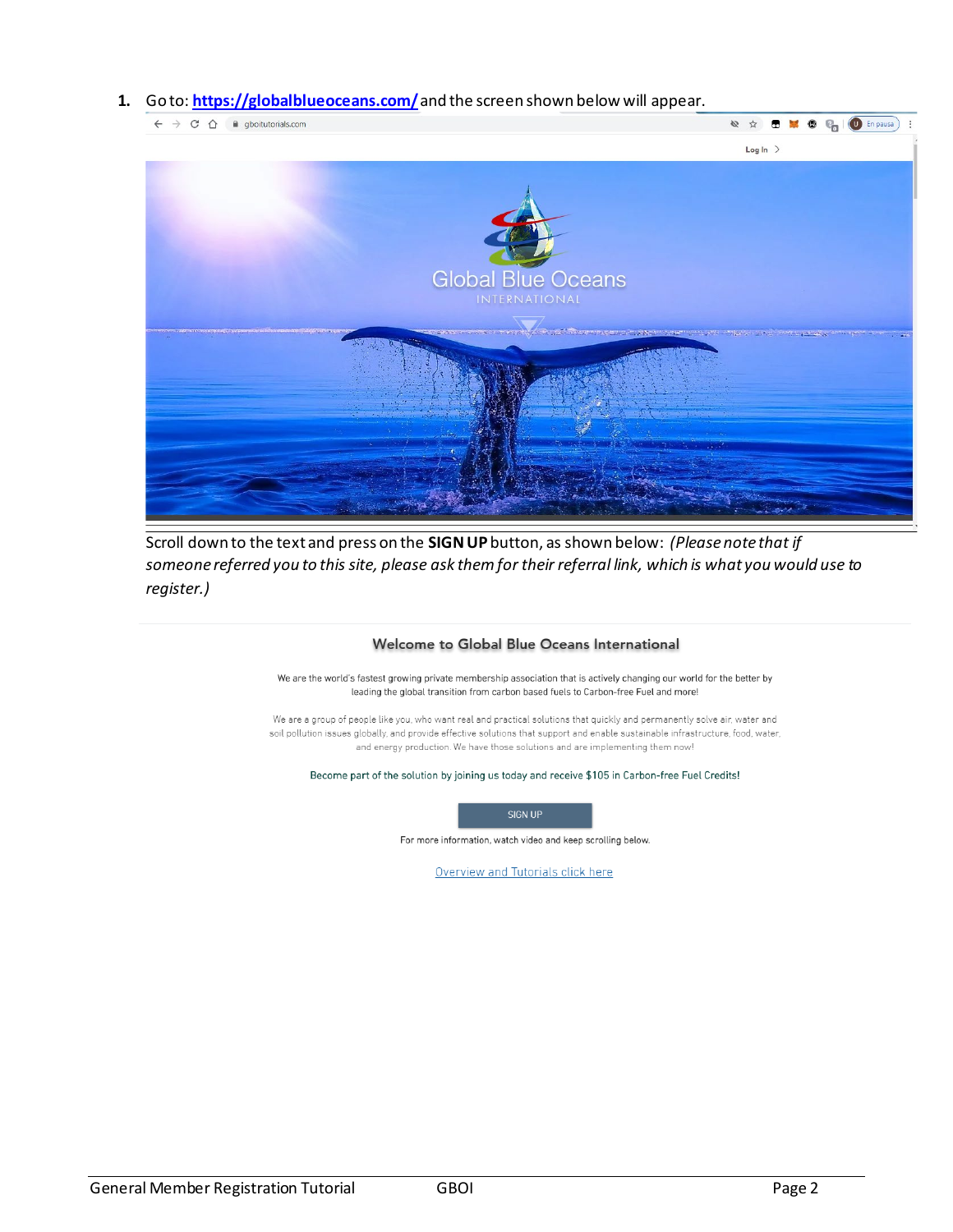<span id="page-2-0"></span>2. Enter your information as indicated on the screen shown below. If someone referred you to this site, their referral code will either appear, if you used their referral link, in the "Referral Code" field, else, you may enter it manually. If no one referred you, leave that field blank.

| $\odot$<br>GBO | $\times$<br>Ŧ                 |                                                                  | $-6$ $x$                |
|----------------|-------------------------------|------------------------------------------------------------------|-------------------------|
| $C$ $\Omega$   | globalblueoceans.com/register | 4 0 ☆ 图<br><b>Signal</b><br>$\bullet$<br>$C_{\square}$           | <b>U</b> En pausa       |
|                |                               | Sign up                                                          |                         |
|                |                               | First Name                                                       |                         |
|                |                               | Last Name                                                        |                         |
|                |                               | Email                                                            |                         |
|                |                               | Referral Code                                                    |                         |
|                |                               | Select your country code                                         |                         |
|                | <b>Global Blue Oceans</b>     | Mobile Number                                                    |                         |
|                | International                 | Password                                                         |                         |
|                |                               | Confirm Password                                                 |                         |
|                |                               | I accept the Terms And Conditions<br>I accept the Privacy Policy |                         |
|                |                               | <b>SIGN UP</b>                                                   | Primaldad - Conditiones |

Once all is filled in, please read the Terms and Conditions and Privacy Policy above the "SIGN UP" button. Then, click the two associated checkboxes for accepting them at the bottom and click on "SIGN UP".

<span id="page-2-1"></span>3. You will then be prompted to verify your email address. An email will be sent to the address you just entered.

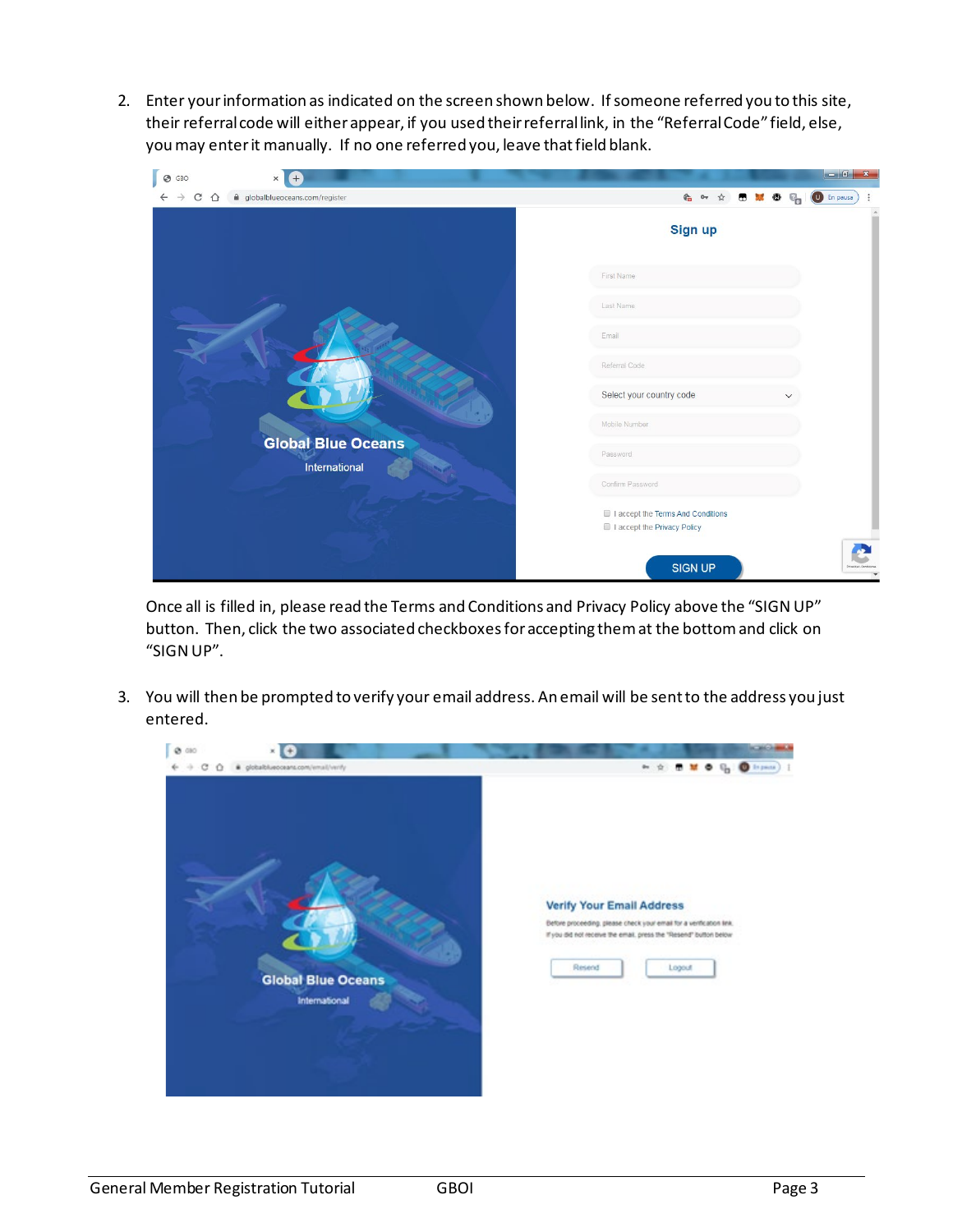4. Go to your registered emailinbox, read the message, and click on the "**Verify Email Address**"button, as shown below.

|             | Please click the button below to verify your email address.                                                          |
|-------------|----------------------------------------------------------------------------------------------------------------------|
|             | <b>Verify Email Address</b>                                                                                          |
|             | If you did not create an account, no further action is required.                                                     |
| Regards,    |                                                                                                                      |
| <b>GBOI</b> |                                                                                                                      |
|             | To download a copy of the GBOI Terms & Conditions or the GBOI Privacy<br>Policy, click the appropriate button below. |
|             | <b>Terms and Conditions</b>                                                                                          |
|             | <b>Privacy Policy</b>                                                                                                |

- 5. This verification will open a Login screen *(as shown in 2. above)* in a new Tab on your browser. Enter your email and password.
- <span id="page-3-0"></span>6. This time, and every time you log in, there will be a second verification. A code will be sent to the mobile phone number that you provided; or you can choose to click on the "Resend By Email" button shown below the code (a window will appear to show "Success", press "OK" to close that window). Enter the 7-digit code, either from your phone or email address and it will automatically bring you the next step. (No need to hit "Return".)

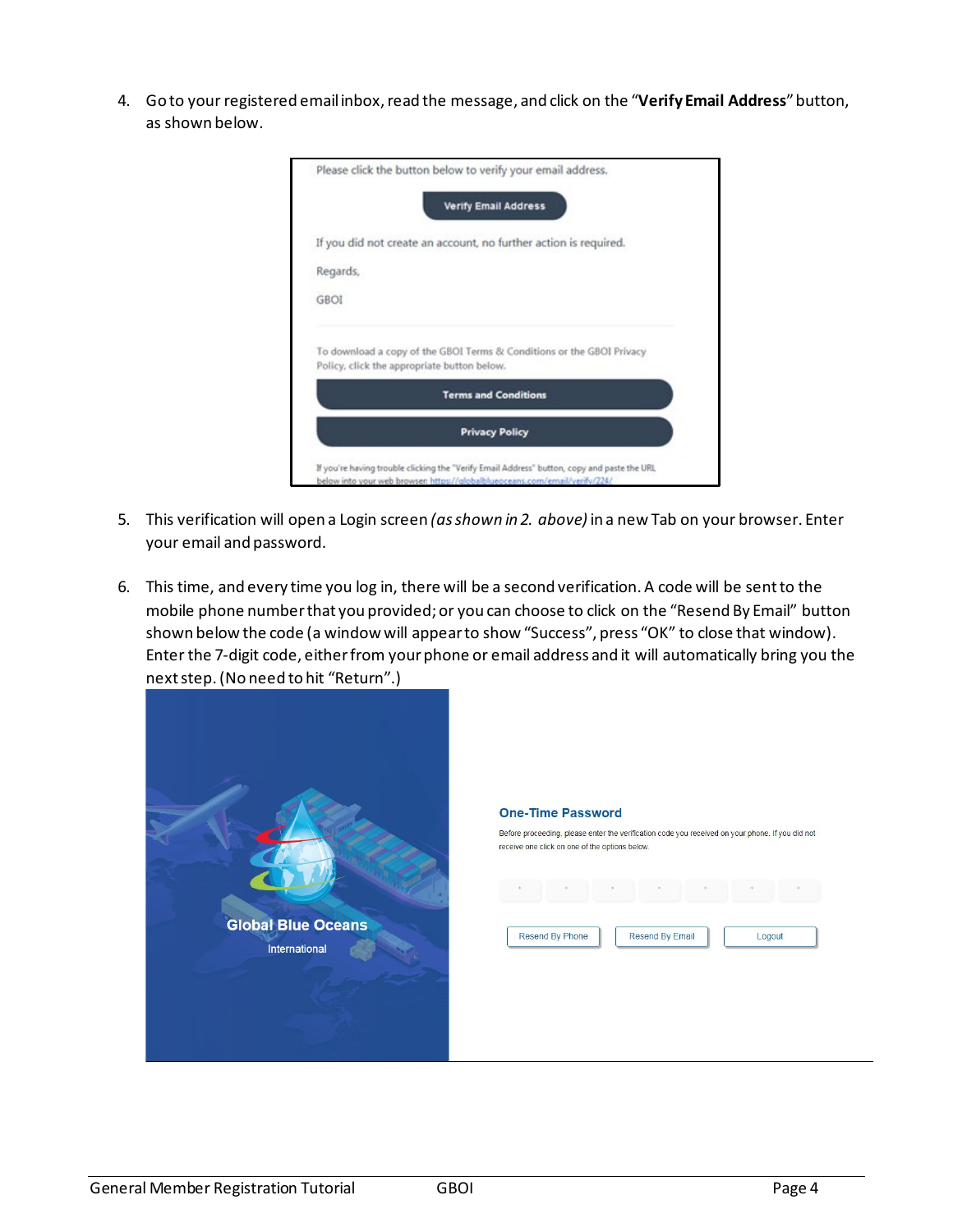<span id="page-4-0"></span>7. You will then be prompted to choose your language. Once selected, click on "**NEXT STEP**".

|                           | <b>Hello Michelle</b>                                                                                                                                                                     |
|---------------------------|-------------------------------------------------------------------------------------------------------------------------------------------------------------------------------------------|
|                           | Thank you for taking the first step and joining our Association.<br>In order to protect your privacy, we asked for minimal information<br>about you on the public side of our website.    |
|                           | Now, to serve you better and provide the very best experience<br>within our Private Membership, we need to know a few more<br>things here on the fully secure inside of our GBOI website. |
| <b>Global Blue Oceans</b> | What is your preferred language?                                                                                                                                                          |
| International             | English<br><b>NEXT STEP</b>                                                                                                                                                               |
|                           |                                                                                                                                                                                           |

- <span id="page-4-1"></span>8. Please note that your privacy and security is our utmost priority; therefore, the next window will bring you in *yourprivate and secure site*, where you can fill in your Personal Information.
- 9. The next page will ask you to fill out your Personal Information, including name, address, and phone numbers.

| <b>Referring Member</b> |                    |                    |                 |
|-------------------------|--------------------|--------------------|-----------------|
| rJ7bbCwlrkCGTgjU        |                    |                    |                 |
| <b>First Name</b>       | <b>Middle Name</b> | <b>Last Name</b>   | Suffix          |
| Michelle                | Middle Name        | Test               | Suffix          |
| <b>Address</b>          |                    |                    | <b>Zip Code</b> |
| <b>Enter Address</b>    |                    |                    | Enter Zip Code  |
| <b>Mobile Phone</b>     |                    | <b>Other Phone</b> |                 |
| 506<br>83315716         |                    | 506<br>Other Phone |                 |

Click on "**NEXT**" once complete.